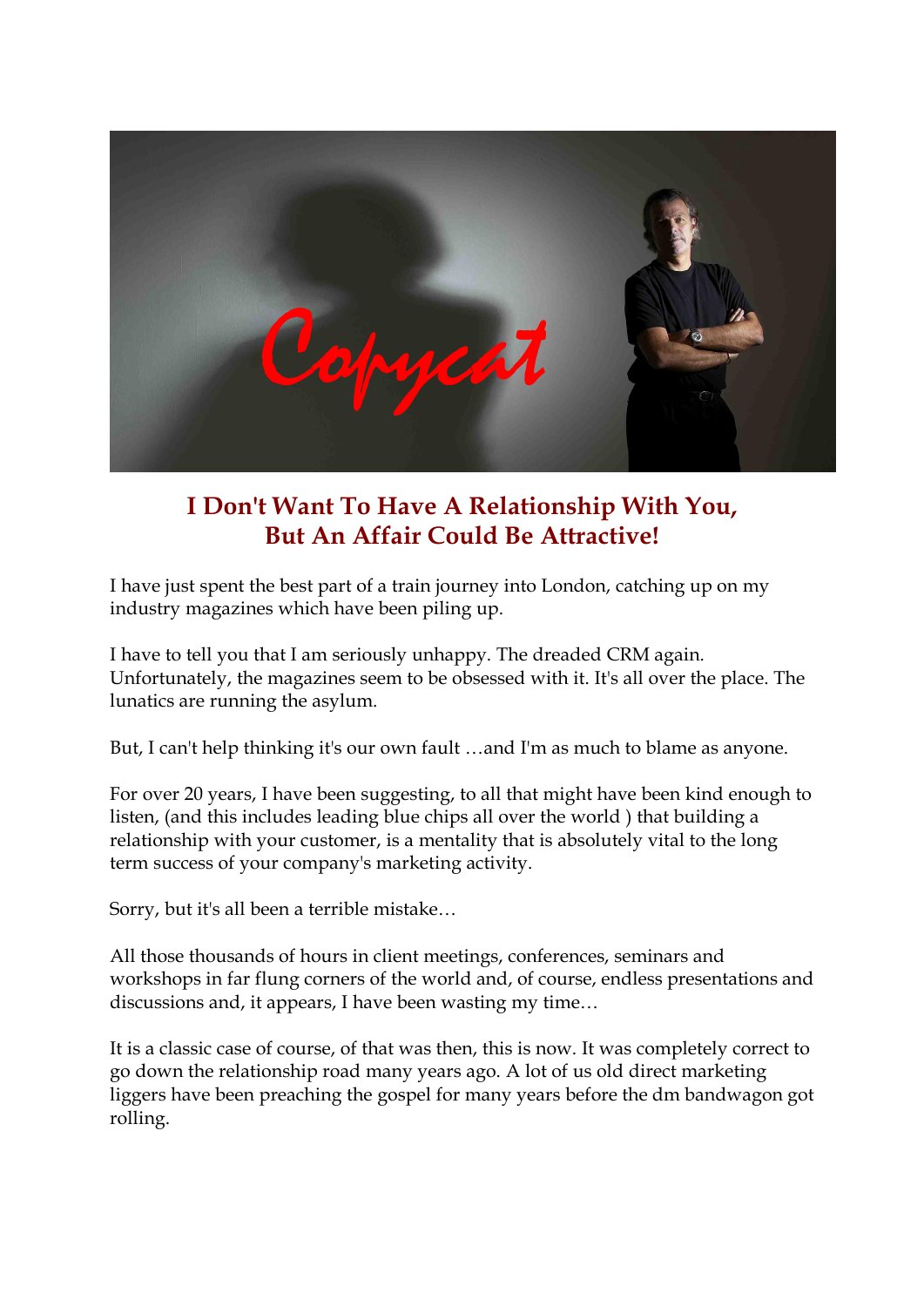However, things have changed significantly in the last few years. In all areas of marketing. In relationship and loyalty marketing, that change has been dramatic and things have turned on their head, especially in the last 24 months or so…

There's a very simple reason why:

#### **The customer is now very firmly in control. What's more, the customer is fully aware of this fact. And, that customer does not want to have a relationship with you and your company. Not now, not ever…**

It's ironic really. It's been difficult in the last two decades to get some marketers to accept that it is infinitely more profitable to service an existing customer than it is to find a new one and have this marketing commandment underpin their strategy.

Now, ten years later, when customers are getting promiscuous, marketers want to go steady. The dreaded CRM is all over us like a rash.

Well, it is my humble opinion that it will all end up with tears before bedtime!

Relationships within marketing circles are fine. Makes the world go round. But relationships between retailers and their customers are now pie in the sky.

They will not happen anymore. Not a chance.

## **And here are a few very simple reasons why…**

1.

Customers these days do not want a relationship with companies. Relationships in life are a two-way thing. Just think about it. I currently give some companies and organisations repeat business and I remain loyal to them. But, only because they give me what I want. When they stop doing that, I will go elsewhere. **This is an arrangement on my terms. It is not a relationship.**

 $\mathcal{D}$ 

CRM/Relationship marketing programmes represent a massive investment for companies. They also require enormous patience. There is no quick fix. ROI will take years in some cases. So, time and money are needed. Most companies do not have either. What's also very interesting is that the vast majority of the marketing and communications decision makers that start the programmes, just won't be there after the first year. ( It is a fact right now that the average tenure of a Marketing Director in the UK is only 13 months. It's less than that in other areas of the world).

3.

CRM is direct marketing by another name. Most of the organisations that are considering it are not even doing direct marketing properly. Some, I have spoken to recently, don't even have a meaningful database and it's hard work explaining why they should.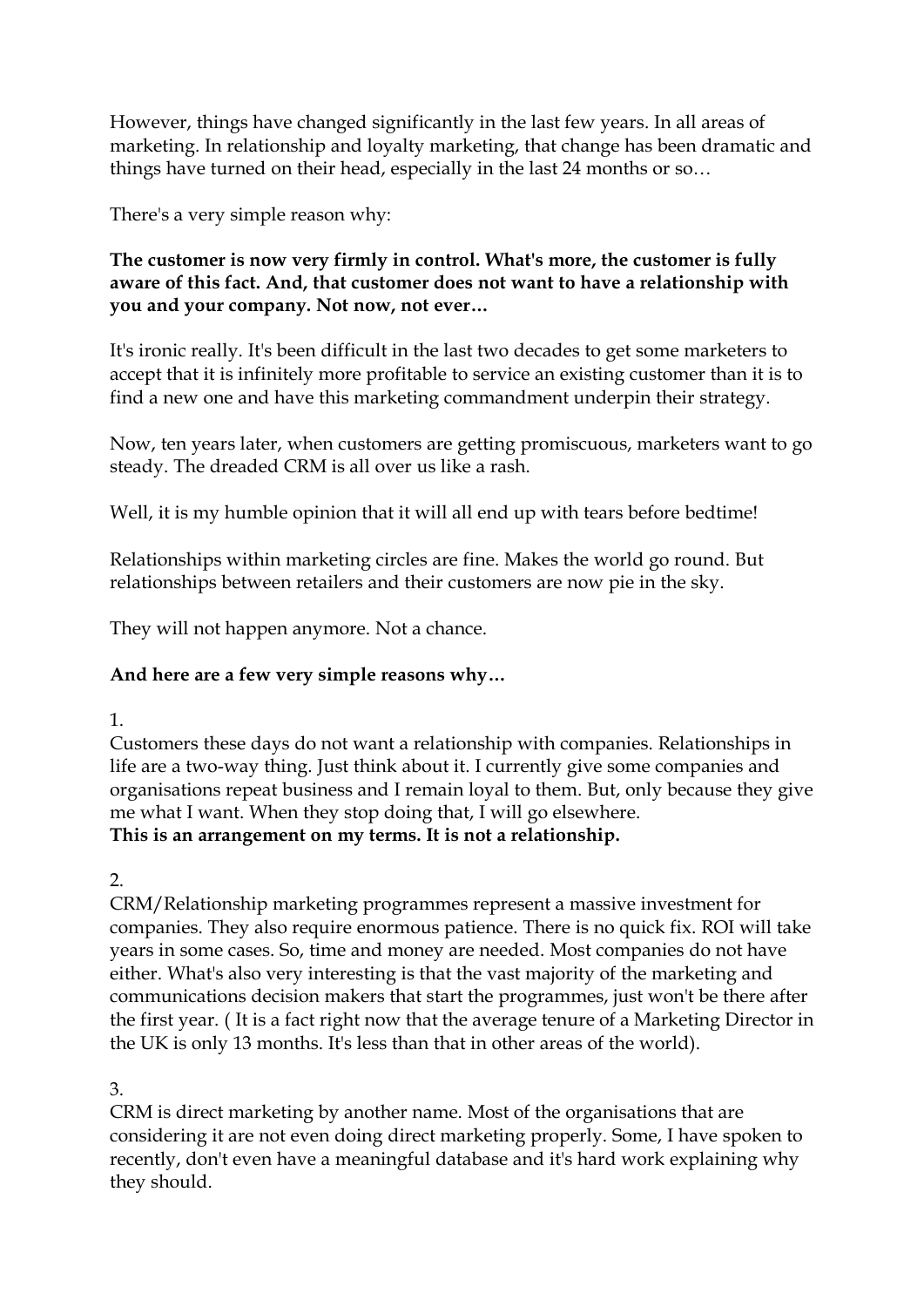They are far from being able to embrace CRM in its purest form. All they will do is spend a lot of money going nowhere fast. What has to happen now is to get back to basics. Recognise what the customer wants. And give it to them. Not give them what you think they need, because they'll sling it back in your face.

Customers out there are now very smart. They are fully aware of their power. They realise that a relationship will benefit the company first and them second. And, they are, quite rightly, having none of it. As all you savvy players know, people like to buy, they do not like to be sold to.

You will also know that people buy benefits not features. They are not the slightest bit interested in your history, your company philosophy, your products. They are only interested in what your products **can do for them.**

This is now a massive point, but one that seems to be forgotten or ignored by most marketers. That's why there is so much mind-numbing garbage about, especially on TV and in the Press.

It would pay some of these misguided souls to first realise the basics of the selling process: People only buy for 2 reasons. Only 2…

## **1. Solutions To Problems 2. Good Feelings**

Give your customers either of the above as a reason to purchase from you and you will do well. They will place business with you and continue to do so. To find out what they want is easy. Ask them. If you talk to them in the right way and reward them for the information, they will give you masses of it.

These days, it is becoming very clear that a return to the basic principles of marketing is the correct approach to commercial success, especially in today's minefield. Here is a simplistic approach that will deliver much more business to your company than any CRM programmes ever will and keep your valued customers happy into the bargain.

1. *Acquire a customer at the lowest possible cost*

2. *Reward that customer for doing business with you*

3.

*Find out more about that customer, including what that customer wants from you*

4.

*Reward that customer again for the information supplied*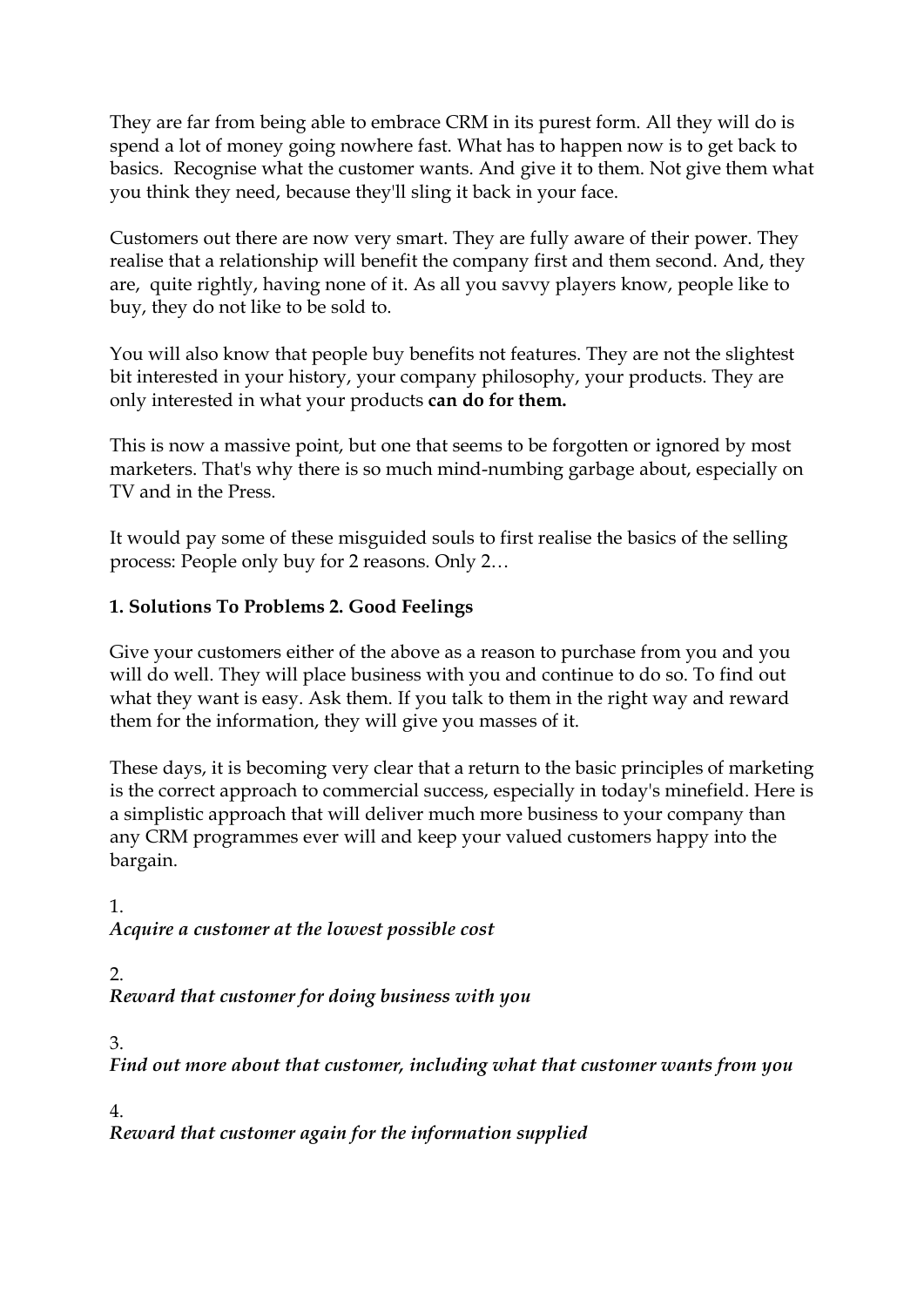*Based on that information, contact the customer with relevant, impactful, reassuring and incentivised messages, influencing them to return to you to place further business*

6. *Reward them again*

7.

*Continue the cycle based on what the customer wants, not what you want to sell and recognise that this will be a moving feast*

Simplistic? Sure. But proven over the years. This formula works and will continue to work. Mess with it at your peril.

Forget about trying to develop a relationship. Your customer does not want one with you. And probably never will.

An affair on the other hand, might have its attractions- as long as both parties are discreet and respect each other.

*However, whether you like it or not, you will have to face the fact that the affair will strictly be on their terms, not yours.*

Keep the faith…

See you next month.

If anyone would like complete copies of any letters reviewed here, please contact Andy direct at **[andyowen@aol.com](mailto:andyowen@aol.com)** or **[copydeskUK@aol.com](mailto:copydeskUK@aol.com)** 

#### **About the Author**

**Andy Owen is Managing Director of Andy Owen & Associates, a leading International Strategic Marketing Consultancy specialising in all aspects of contemporary direct marketing. The company has offices in UK, Middle East & North Africa, with Associate Offices in Europe & The USA.**

**The company's corporate website is [www.andyowen.co.uk](http://www.andyowen.co.uk/) The specialist copy division has its own site at [www.copywritingthatsells.com](http://www.copywritingthatsells.com/)** 

**As well as his International speaking engagements, Andy runs inhouse copywriting and direct marketing sessions and workshops for companies and organisations all over the**

5.